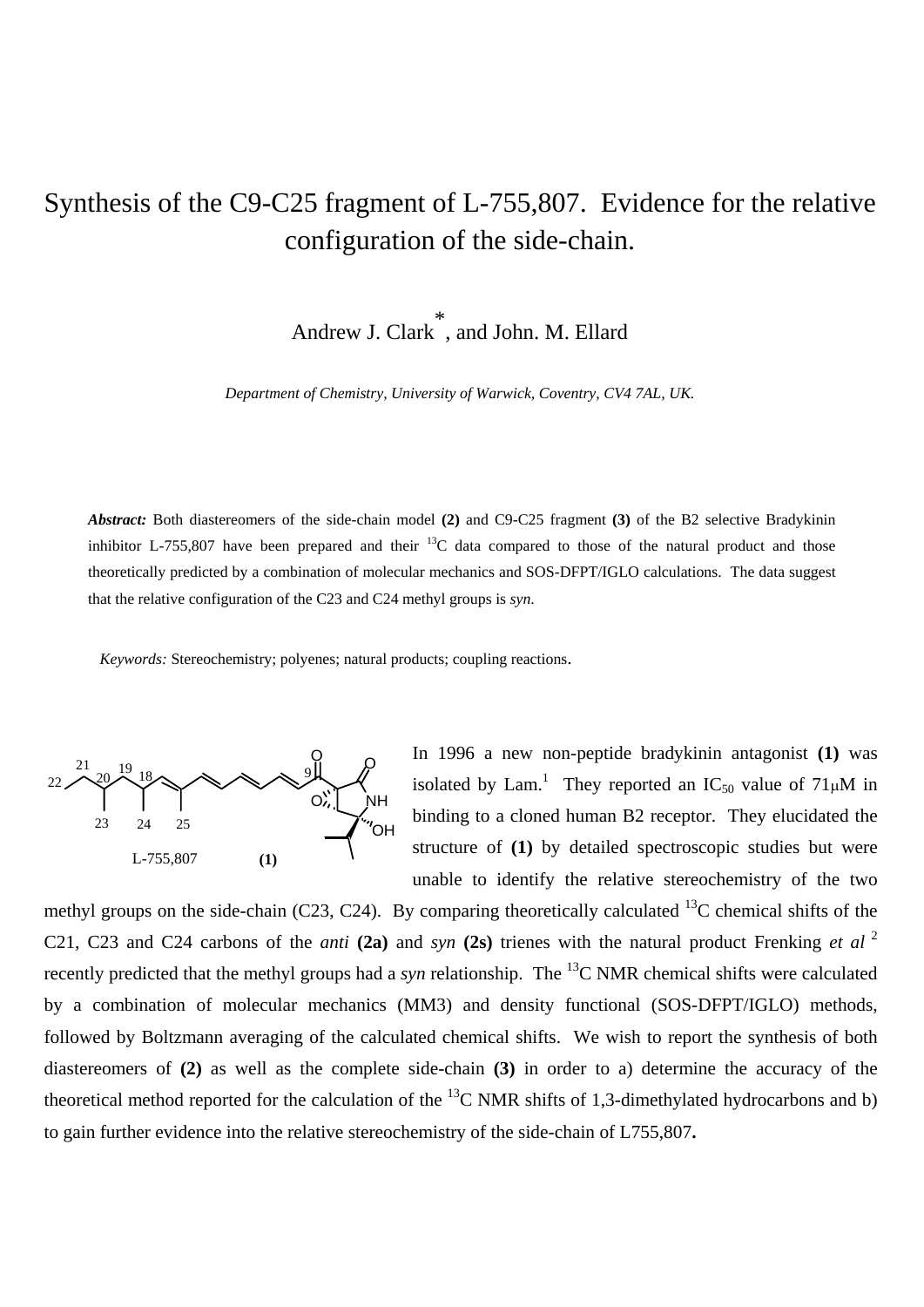

**Synthesis of the triene models (2a) and (2s).** 

The known *anti* alcohol (6)<sup>3</sup> was prepared by modification of the literature procedure using the Evans auxiliary  $(4)^4$ . . Hence alkylation of (S)-hydroxymethyl pyrrolidinone **(4)** with readily available (S)-(+)-1-iodo-2 methylbutane **(5)**5 furnished 2-(hydroxymethyl)-1-(2-,4-dimethylhexanoyl)pyrrolidine as 9:1 ratio of *anti:syn* diastereomers (as determined by GC).



Removal of the amide auxiliary using 10% HCl, esterification of the resulting acid with diazomethane followed by LiAlH<sub>4</sub> reduction furnished (2R,4S)-(6) in 34% overall yield from (4). Oxidation using TPAP<sup>6</sup> and Nmethylmorpholine N-oxide furnished the desired aldehyde **(7)** in quantitative yield. Horner-Emmons homologation of this unstable aldehyde **(7)** using triethyl 2-phosphonopropionate and NaH in THF at room temperature gave the tri-substituted ester **(8)** as a 1:3 mixture of *(E)*:*(Z)*-isomers. This mixture was isomerised to give the *(E)*-isomer predominantly by heating with a catalytic amount of diphenyldisulphide for 4 days in dry THF. Reduction of the ester **(8)** with DIBAL-H followed by oxidation of the resulting alcohol with TPAP/NMO furnished the unsaturated aldehyde **(9)** in 21% yield from alcohol **(6)**. Wittig reaction using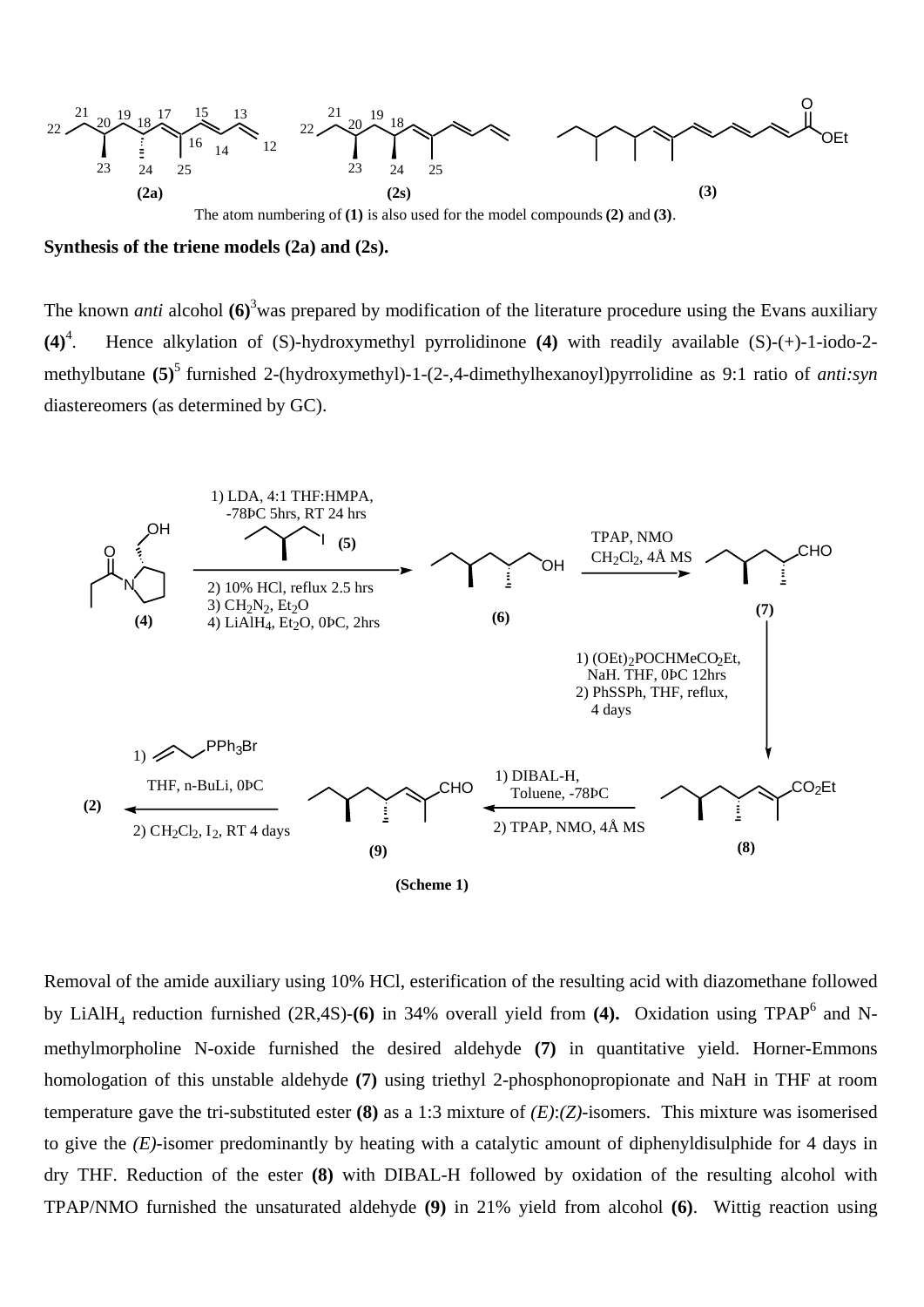allyltriphenylphosphonium bromide and butyl lithium furnished the model triene **(2a)** as a 8:3 mixture of 14- *(E)*:14-*(Z)* isomers (L-755,807 numbering). The desired *(E,E,E)*-triene **(2a)** was isolated after isomerisation with iodine at room temperature. Repetition of the above synthesis with a 1.5:1 mixture of the *syn/anti* aldehyde **(7)**7 allowed the NMR data for both the *anti* and *syn* diastereomers to be compared to the published theoretical predictions and to those of the natural product.

#### **Synthesis of both diastereomers of the C9-C25 fragment of L755,807.**

As part of our strategy towards the synthesis of L-755,807 we required the C9-C25 side-chain fragment. In order to gain valuable evidence into the side-chain stereochemistry we again prepared both diastereomers in order to compare the 13C NMR data with those of the natural product. Our strategy towards the *(E,E,E,E)* tetraene **(3)** involved a palladium mediated coupling of the vinyl iodide **(12)** with the stannane **(11)**. The stannane **(11)** was easily prepared from the known ester **(10)**<sup>8</sup> in 40% yield over three steps while the desired vinyl iodide was prepared by a Takai homologation<sup>9</sup> of the unsaturated aldehyde **(9)** (1.5:1 mixture of *syn/anti*). Interestingly, attempts to purify the iodide **(12)** by column chromatography led to an unexpected partial isomerisation to give **(13)**  $((12)/(13) = 5/1)$ .



Consequently, the crude iodide **(12)** was used without further purification and reacted with the stannane **(11)**  and PdCl2(MeCN)2 in DMF to give the desired tetraene as a 5:1 mixture of double bond isomers **(3)**:**(14)** as determined by nOe experiments.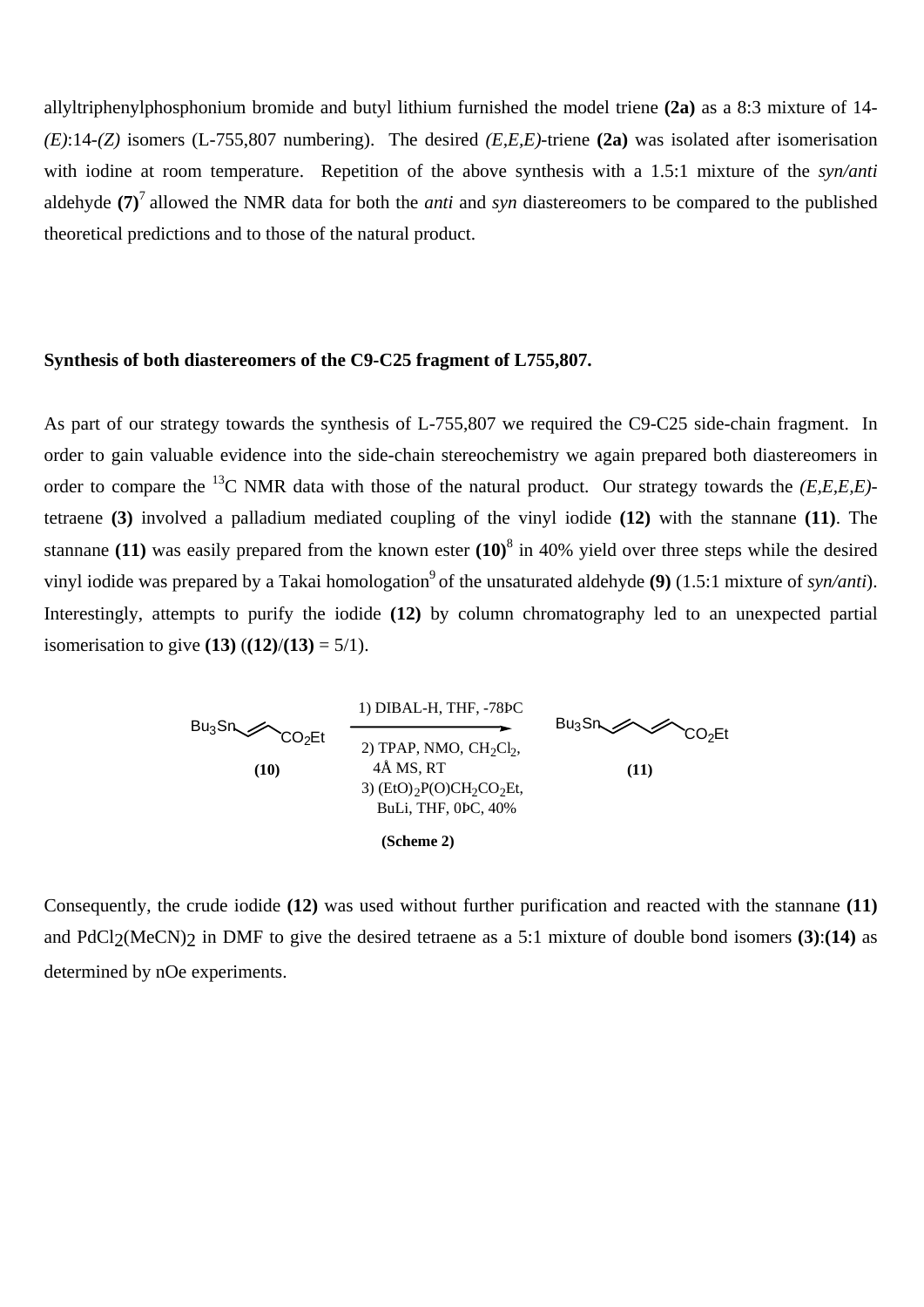

### **Evidence for the relative stereochemistry of the side-chain**

With both the diastereomers of the model triene **(2)** and the C9-C25 fragment **(3)** in hand we turned our attention to the assessment of the accuracy of their predicted theoretical  $^{13}$ C NMR. There is relatively good agreement between the actual and the theoretical 13C values for the model trienes **(2a)** and **(2s)** although the predicted value for C24 is the most inaccurate of the three, table 1. However, the relative sense of the prediction of all of the corresponding carbons is correct (i.e. the theoretical considerations correctly predict that the carbons C21 and C24 will be at a lower ppm in the *anti* isomer than in the *syn* isomer). These results show that the use of MM3/SOS-DFPT/IGLO calculations for determining the stereochemistry of acyclic 1,3 dimethylated hydrocarbon fragments is a potentially useful tool in natural product elucidation. Comparison of the <sup>13</sup>C NMR data of both diastereomers of the model **(2)** and C9-C25 fragment **(3)** (run in CD<sub>2</sub>Cl<sub>2</sub>) with that of the natural product can be seen in Table 1. The shift data for the *syn* isomers is relatively close in agreement with that of the natural product (within 0.1-0.2 ppm) while substantial differences are observed with the *anti* isomers (0.2-1.3 ppm). This spectroscopic data provides evidence that the relative configuration of the methyl groups in the side-chain of L-755,807 is *syn* and is in good agreement with the conclusions reached by theoretical considerations.2